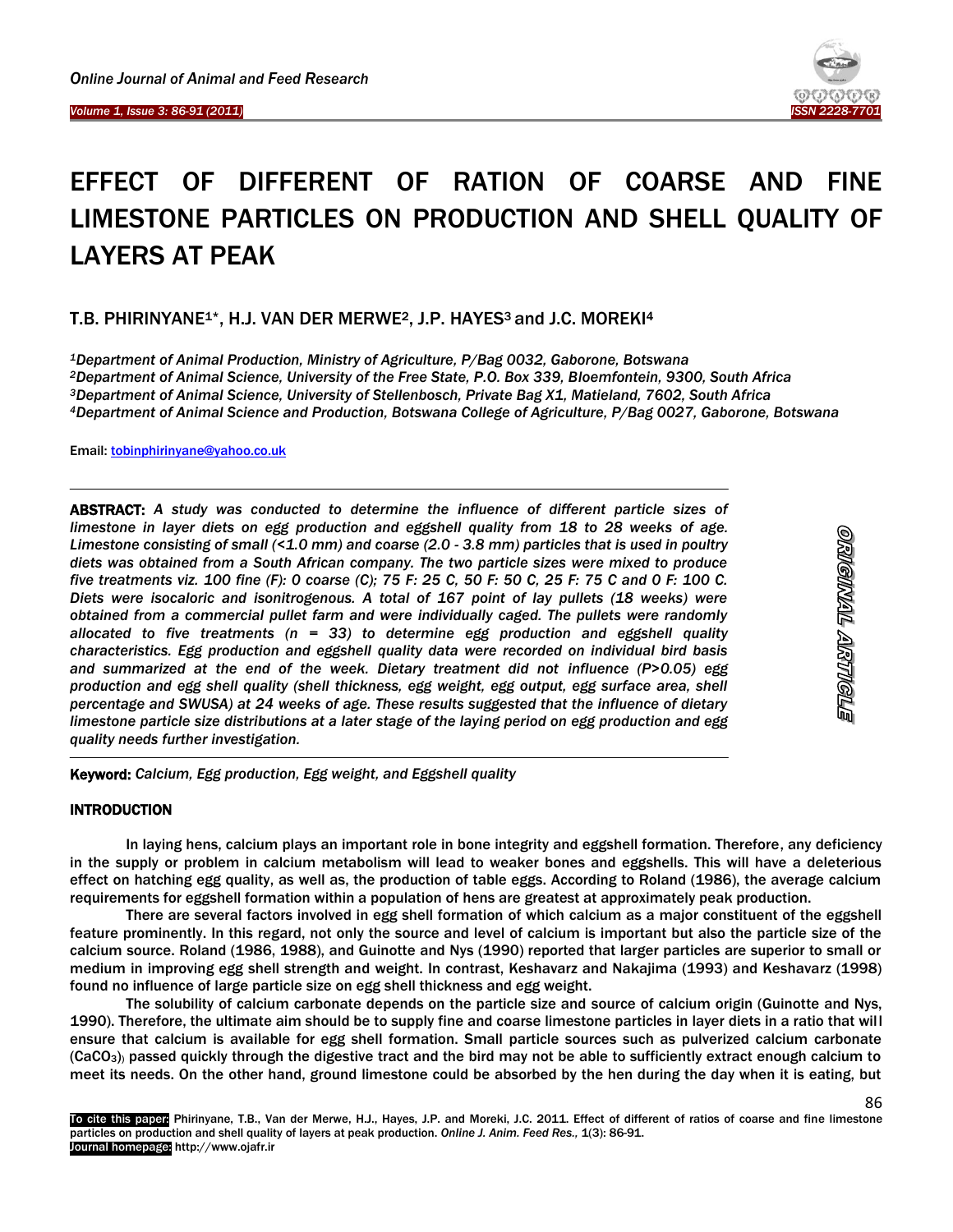during the hours of darkness metering of calcium occurs in the digestive tract from the gizzard because of the breakdown of the shell grit or limestone chips (Woolford, 1994). Larger particle sizes of CaCO<sub>3</sub> in the form of coarse limestone or oyster shell) will be retained in the gizzard for a longer period of time (Woolford, 1994; Korver, 1999). This situation allows for a gradual release of calcium from the gizzard to the small intestine for absorption, resulting in increased time over which the hen receives dietary calcium. According to Farmer et al*.* (1986), the aim is to offer the bird a constant supply of calcium to improve the shell characteristics and not an excess since it lowers production.

The aim of the study was therefore to investigate the effect of particle size distribution from a specific limestone source in a layer diet on egg production and egg quality at peak production (24 weeks of age).

#### MATERIAL AND METHODS

One hundred and sixty seven 17 weeks old pullets were obtained from a commercial pullet farm. All the pullets received the same layer diet except for the particle size distribution of the calcium supplement in the diets during lay. The pullets were randomly allocated to five groups of 33 pullets per diet. Pullets in each group received one of the five different ratios of fine (<1.0 mm) and coarse (2.0 - 3.8 mm) limestone particles namely 100, 75, 50, 25 and 0% fine or coarse particles. The two particle sizes of limestone grit were obtained from a commercial supplier of limestone to the poultry industry and these were classified as fine, (particle size <1.0 mm) and coarse (2.0 – 3.8 mm). The two types were mixed in the following ratios 100 F: 0 C, 75 F: 25 C, 50 F: 50 C, 25 F: 75 C and 0 F: 100 C. A medium particle size mixture (1-2 mm) was obtained by mixing equal amounts of fine and coarse particles. There were thus five dietary treatments with 33 individual hens in single cages serving as replicates for each treatment.

Limestone was screened through sieves to obtain samples with appropriate diameters. An amorphous limestone (paste here) was used. The limestone source contained 90 % CaCO<sub>3</sub> and 36 % calcium.

Cages were fitted with feed troughs, water nipples and perches. The individual birds had free access to water and feed. Feed intake was recorded weekly. At arrival the pullets were subjected to a 16 hour light and an eight hour darkness regime, regulated by a timer.

Egg numbers were recorded daily and summarised on a weekly basis throughout the experimental period (*i.e*., 18-28 weeks). Shell-less and those with defective shells were also recorded for production calculations. Individual egg weights were recorded for all the eggs produced by each hen on daily basis. Percent lay on a daily basis was calculated using the formula given by North (1984).

Five eggs of each hen were collected at week 24 to determine the shell quality. Following the measurement of egg weight, eggs were broken and shell thickness and shell weight (including membranes) determined. The shells were washed under slightly flowing water to remove adhering albumen (Kuhl and Seker, 2004; Strong, 1989) and wiped with a paper towel to remove excessive moisture. A meter sensitive to 0.001 mm was used to measure eggshell thickness. Three measurements were made on the sharp, blunt and equator of an egg and average thickness obtained for individual locations (Ehtesham and Chowdhury (2002).

The surface area (cm2) of each egg calculated using the formula of Carter (1975), (3.9782W.7056), where W is the egg weight in grams. Shell weight per unit surface area (SWUSA) expressed asmg/cm<sup>2</sup> and egg volume was calculated according to procedure described by Carter (1975) and Narushin (1997). Egg output (egg mass) was calculated by multiplying percent egg production x egg weight (North and Bell, 1990).

#### Statistical analysis

There effect of particle size and Data were subjected to ANOVA using the general linear model procedure (SAS Institute, 1999) to determine the effect of particle size distribution and age on response variables relating to egg production. The same procedure was followed to determine the effect of particle size distribution on response variables (shell thickness, shell weight, shell percentage, SWUSA, egg surface area, egg volume and egg contents).

# RESULTS AND DISCUSION

#### Feed intake

Data on weekly feed intake of the hens fed diets with different particle sizes are shown in Table 1. Different particle size distributions of limestone in the diet did not significantly (P>0.05) influence feed intake of hens. In agreement with these results Watkins et al. (1977) observed that particle size distribution did not affect feed intake significantly. Guinotte and Nys (1990) who found significant increases in feed intake in Leghorns from 66 to 77 weeks, when hens were fed particulate limestone supplemented with coarse particles of limestone. Average daily feed intake was 119 g A highly significant (P<0.001) treatment x age interaction for feed intake occurred. Feed intake significantly (P<0.001) increased over time.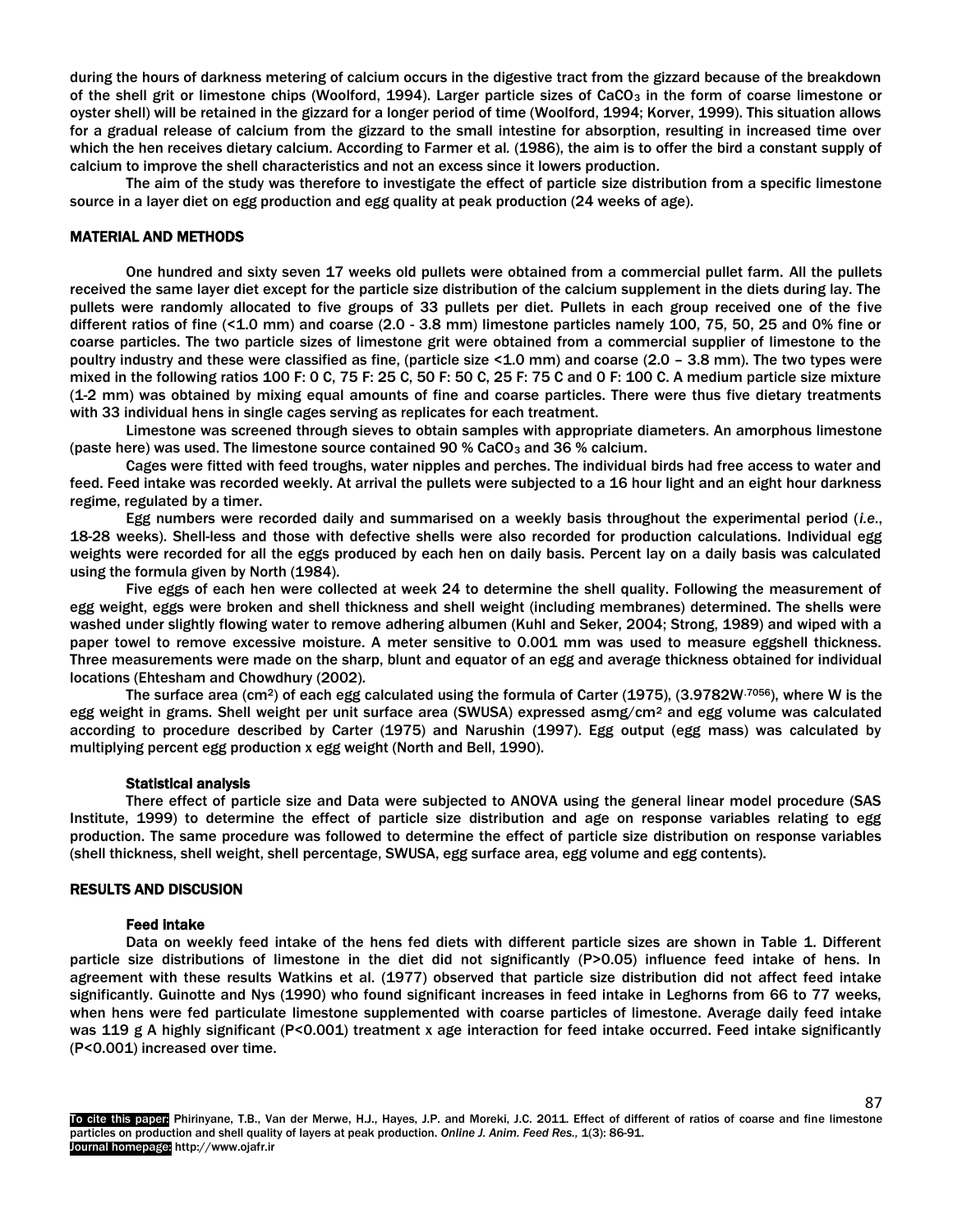| Table 1 - Effect of limestone particle size distribution on weekly feed intake<br>(g) of layers |                                                                    |                      |             |                  |           |  |
|-------------------------------------------------------------------------------------------------|--------------------------------------------------------------------|----------------------|-------------|------------------|-----------|--|
|                                                                                                 |                                                                    | <b>Particle size</b> |             | Significance (P) | <b>CV</b> |  |
| week                                                                                            | 1 <sub>mm</sub>                                                    | $1-2$ mm             | $>2-3.8$ mm |                  |           |  |
| 18                                                                                              | 716                                                                | 665                  | 769         | 0.1682           | 23.6      |  |
| 19                                                                                              | 770                                                                | 748                  | 803         | 0.5618           | 18.0      |  |
| 20                                                                                              | 740                                                                | 729                  | 749         | 0.9330           | 14.0      |  |
| 21                                                                                              | 717                                                                | 732                  | 734         | 0.9583           | 12.5      |  |
| 22                                                                                              | 740                                                                | 747                  | 751         | 0.1767           | 9.7       |  |
| 23                                                                                              | 762                                                                | 745                  | 755         | 0.7155           | 9.4       |  |
| 24                                                                                              | 775                                                                | 741                  | 749         | 0.3524           | 9.7       |  |
| 25                                                                                              | 771                                                                | 759                  | 773         | 0.2956           | 10.1      |  |
| 26                                                                                              | 777                                                                | 772                  | 802         | 0.1556           | 8.9       |  |
| 27                                                                                              | 737                                                                | 715                  | 729         | 0.2923           | 8.0       |  |
| 28                                                                                              | 748                                                                | 734                  | 734         | 0.8497           | 7.8       |  |
|                                                                                                 | $CV = coefficient of variance Fine < 1.0 mm$ . Coarse > 2.0-3.8 mm |                      |             |                  |           |  |

### Body weight

In accordance with feed intake, no significant (P>0.05) influence of particle size distribution on the body weight of the birds could be detected (Table 2). A statistically significant (P<0.001) increase in body weight of layers occurred from week 18 to 28. The average body weight of hens with the 100, 75, 50 25 and 0 fine limestone particles in the diet were 1.78 kg, 1.77 kg, 1.75 kg, 1.78 kg and 1.83 kg, respectively.

| Table 2 - Body weight (g) changes of layers |                      |          |                                                                               |                  |      |  |  |
|---------------------------------------------|----------------------|----------|-------------------------------------------------------------------------------|------------------|------|--|--|
| week                                        | <b>Particle size</b> |          |                                                                               | Significance (P) | C۷   |  |  |
|                                             | 1 mm                 | $1-2$ mm | $>2-3.8$ mm                                                                   |                  |      |  |  |
| 18                                          | 1784                 | 1789     | 1828                                                                          | 0.8186           | 10.2 |  |  |
| 20                                          | 1844                 | 1852     | 1867                                                                          | 0.9934           | 8.5  |  |  |
| 24                                          | 1873                 | 1897     | 1860                                                                          | 0.8513           | 7.1  |  |  |
| 28                                          | 1929                 | 1944     | 1900                                                                          | 0.8104           | 7.2  |  |  |
|                                             |                      |          | $CV = coefficient of variance.$ Fine $\leq 1.0$ mm, Coarse $\geq 2.0$ -3.8 mm |                  |      |  |  |

# Egg production

From Table 3 and Figure 1 it seems that different ratios of limestone particle sizes did not influence ( $P = 0.3041$ ) egg production. These results are in agreement with that of Watkins et al*.* (1977) and Guinotte and Nys (1990) who fed commercial laying hens fed ground and particulate sizes and found that egg production is not affected by particle size.

|                                       | Particle size |          |             | Significance (P) | CV%  |
|---------------------------------------|---------------|----------|-------------|------------------|------|
| <b>Parameter</b>                      | $< 1$ mm      | $1-2$ mm | $>2.3.8$ mm |                  |      |
| Egg. production $(\frac{1}{2} / h/d)$ | 79.82         | 74.87    | 79.73       | 0.1114           | 14.0 |
| Egg weight $(g/egg)$                  | 43.87         | 49.36    | 51.69       | 0.2159           | 12.9 |
| Egg output $(g)$                      | 56.72         | 51.97    | 56.00       | 0.2388           | 22.3 |
| Egg volume (ml)                       | 41.53         | 38.16    | 38.94       | 0.1114           | 17.0 |
| Egg contents $(g)$                    | 38.63         | 44.35    | 46.45       | 0.2317           | 13.3 |
| Egg surface area (cm <sup>2</sup> )   | 57.33         | 62.31    | 64.37       | 0.1011           | 16.4 |
| Shell weight (g)                      | 5.24          | 5.01     | 5.24        | 0.4710           | 17.1 |
| SWUSA (mg/cm <sup>2</sup> )           | 91.40         | 80.40    | 81.40       | 0.2099           | 18.0 |
| Shell percentage (%)                  | 10.42         | 10.15    | 10.14       | 0.2229           | 22.3 |
| Shell thickness (mm):                 |               |          |             |                  |      |
| <b>Sharp end</b>                      | 0.432         | 0.422    | 0.432       | 0.1335           | 4.1  |
| <b>Equator</b>                        | 0.442         | 0.432    | 0.422       | 0.7994           | 14.5 |
| <b>Blunt end</b>                      | 0.432         | 0.422    | 0.422       | 0.4613           | 4.5  |

To cite this paper: Phirinyane, T.B., Van der Merwe, H.J., Hayes, J.P. and Moreki, J.C. 2011. Effect of different of ratios of coarse and fine limestone particles on production and shell quality of layers at peak production. *Online J. Anim. Feed Res.,* 1(3): 86-91. Journal homepage: http://www.ojafr.ir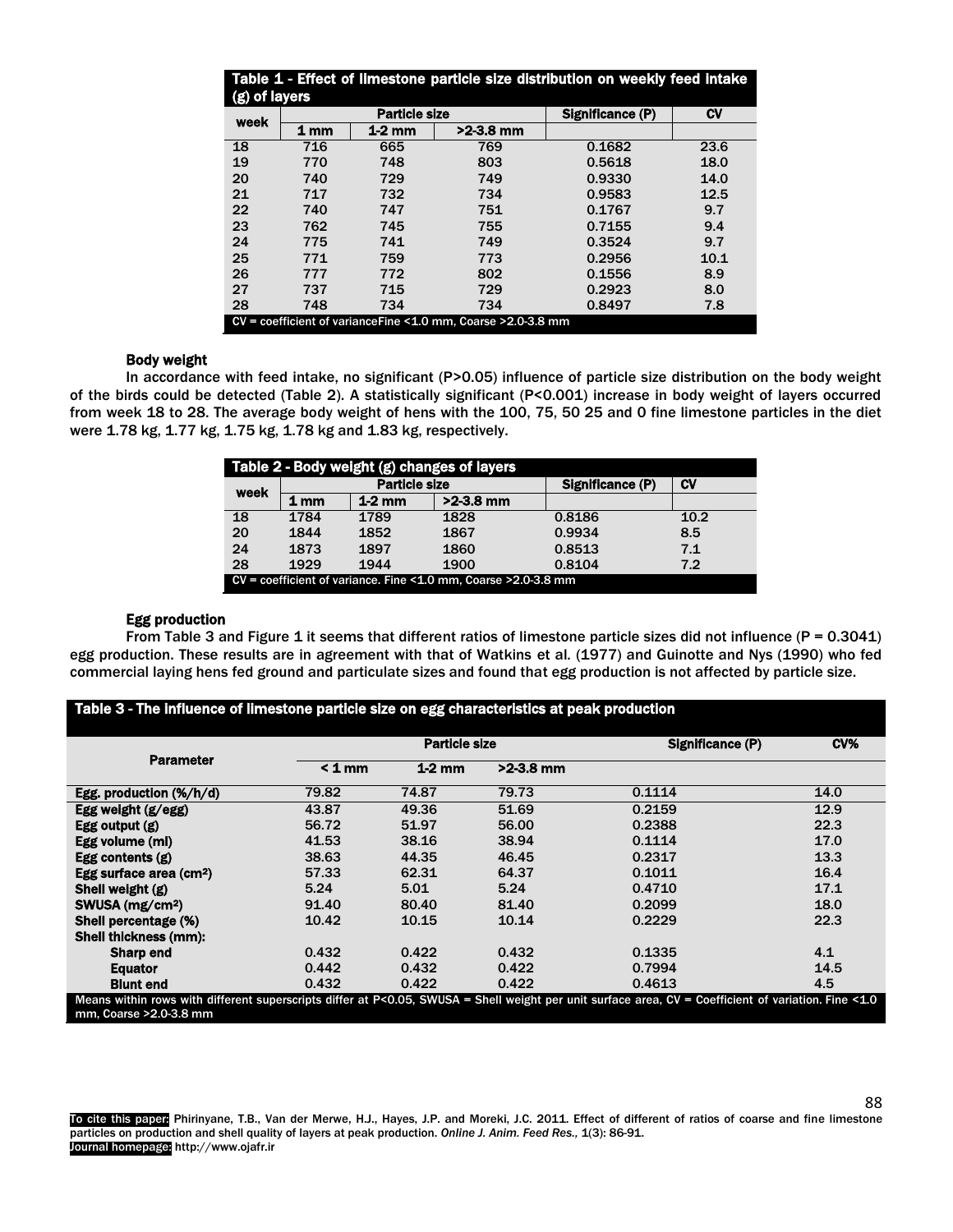

# Fig. 1 - Effect of different ratios of limestone particles on egg production in layers

Figure 1 illustrates that there was a significant (P<0.05) increase in production from week 18 to 21 and thereafter egg production remained constant. Leeson and summers (1982) and McDaniel (1983) found a non-significant (P> 0.05) increase in egg production in hens fed oyster shells from 21 to 30 weeks of age.

Egg production increased (P<0.001) significantly over time (Figure 1). An average production percentage of 80% was observed up to week 28. This result is in agreement with Sreenivas (1997) who found that a constant egg production occurred at peak.

From 19 to 28 weeks, cracks and shell-less eggs accounted for 9% of the total egg production. Previous study of Guinotte and Nys (1990) reported 13-20% for cracks and shell eggs from 20 to 30 weeks of age. Most of the cracks and shell-less eggs were from birds fed a calcium source with fine particles. Watkins et al*.* (1977) is of the opinion that ground limestone produce poor egg shells compared to coarse ones.

### Egg weight

Egg weight ( $P = 0.4558$ ) and egg output ( $P = 0.5066$ ) were not significantly influenced by limestone particle size in the diet (Table 3). These findings are consistent with Cheng and Coon (1987) who concluded that switching from ground limestone to coarse oyster shell resulted in no significant differences in egg weight. It is evident from Figure 2 that egg weight increased (P<0.05) from week 19 to 28. Egg weights of all the rations increased from  $\pm 40$  g and to  $\pm 50$  g by the 24<sup>th</sup> week and maintained the trend up to the 28<sup>th</sup> week. These findings confirmed the previous observations (Leeson and Summers, 1982; McDaniel, 1983) that egg weight is lowest at the beginning of the production cycle and increases throughout the laying period.

#### Egg quality

Data on the influence of limestone particle size distribution on egg volume, egg contents and egg surface area are given in Table 3. No significant differences occurred in egg volume (P=0.1310) and egg surface area (P=0.1393). The highest (P<0.001) values of egg contents were recorded when 100 and 75 % fine limestone particles were included in the diet. Although significant differences for shell weight (P<0.0017) and shell percentage (P<0.0001) occurred, no clear influence of particle size distribution on these characteristics could be detected.

From Table 3, it seems that SWUSA was significantly (P<0.0142) different amongst treatments but this was not confirmed by Tukey's test. In accordance with SWUSA no significant (P> 0.05) difference in eggshell thickness occurred. The findings of this study are in disagreement with the findings of Watkins et al. (1977) who observed that replacement of two-thirds of fine calcium particles with hen size particles of improved egg-shell strength. Dekalb (1998) states that one third of the layer dietary calcium should be supplied in large particle form (2-5 mm). The source of calcium and the time of laying period could probably explain these contradictory results. According to Zhang and Coon (1997), the limestone retention of calcium in the gizzard of laying hens for improving shell quality may be dependent upon particle size, porosity of the calcium source and overall *in vitro* solubility of the calcium source.

89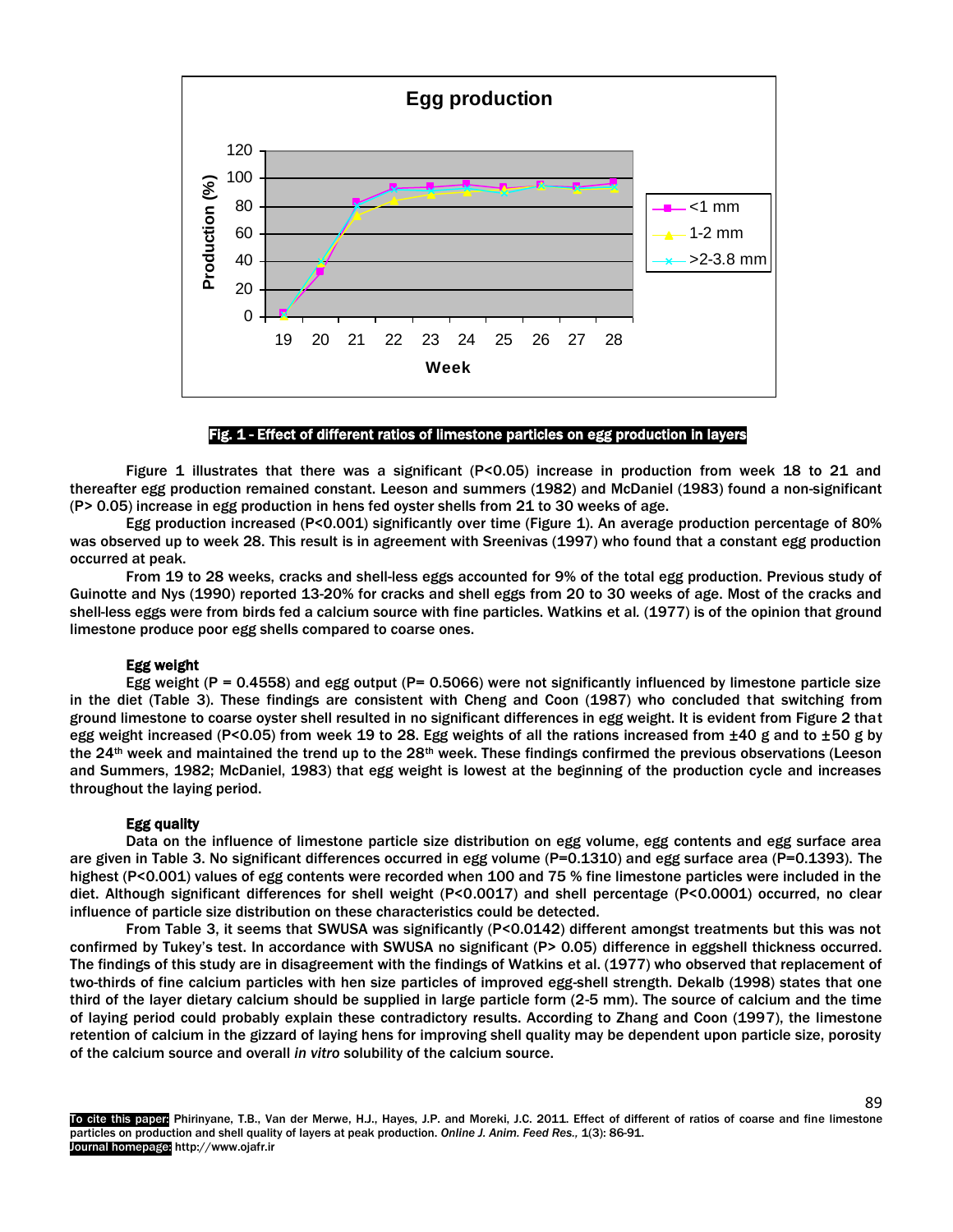



# **CONCLUSION**

From these results it seems that the ratio of fine (<1.0 mm) and coarse (>2.0-3.8 mm) limestone particles in a layer diet does not influence egg production and egg shell quality (shell thickness, egg weight, egg output, egg surface area, shell percentage and SWUSA) at 24 weeks of age. However, the results apply only for the specific limestone used in this study and for peak production. These results suggest that the influence of dietary limestone particle size distributions at a later stage of the laying period on egg production and egg quality needs further research.

#### ACKNOWLEDGEMENTS

The authors wish to thank the Botswana Defence Force for financial support, Mr. Mike Fair for assistance with statistical analysis and Mr. Foch de Witt for laboratory analysis.

# **REFERENCES**

- Carter TC (1975). The hen's egg: A rapid method for routine estimation of flock means shell thickness. British Poultry Science, 16: 131-143.
- Cheng TK and Coon C (1987). Effect of limestone solubility on layer performance and shell quality. Poultry Science, 66: 81.
- Dekalb (1998). Delta White Pullet and Layer Management Guide (1<sup>st</sup>ed). Butterfield Publishers. UK.
- Ehtesham A and Chowdhury SD (2002). Response of laying hens to diets formulated by following different feeding standards. Pakistan Journal of Nutrition, 1: 127-131.
- Farmer M, Roland DA. and Clark AJ (1986). Influence of dietary calcium on bone calcium utilization. Poultry Science, 65: 337-344.
- Guinotte F and Nys Y (1990). Effect of particle size and origin of calcium sources on eggshell quality and bone mineralization in laying hens. Poultry Science, 70: 583-592.
- Keshavarz K (1998). Further investigations on the effect of dietary manipulation of protein, phosphorus and calcium for reducing their daily requirements for laying hens. Poultry Science, 77: 1333-1346.
- Keshavarz K and Nakajima S (1993). Re-evaluation of calcium and phosphorus requirements of laying hens for optimum performance and eggshell quality. Poultry Science, 72: 144-153.
- Korver D (1999). Prevention and treatment of tetany in broiler breeder hens. Ross Tech. Ross Breeders. U.S.A.
- Kuhl S and Seker I (2004). Phenotypic correlations between some external and internal egg quality traits in the Japanese quail. International Journal of Poultry Science, 3: 400-405.
- Leeson S and Summers JD (1982). Consequence of increased feed allowance for growing broiler breeder pullets as a means of stimulating early maturity. Poultry Science, 62: 6-11.

To cite this paper: Phirinyane, T.B., Van der Merwe, H.J., Hayes, J.P. and Moreki, J.C. 2011. Effect of different of ratios of coarse and fine limestone particles on production and shell quality of layers at peak production. *Online J. Anim. Feed Res.,* 1(3): 86-91. Journal homepage: http://www.ojafr.ir